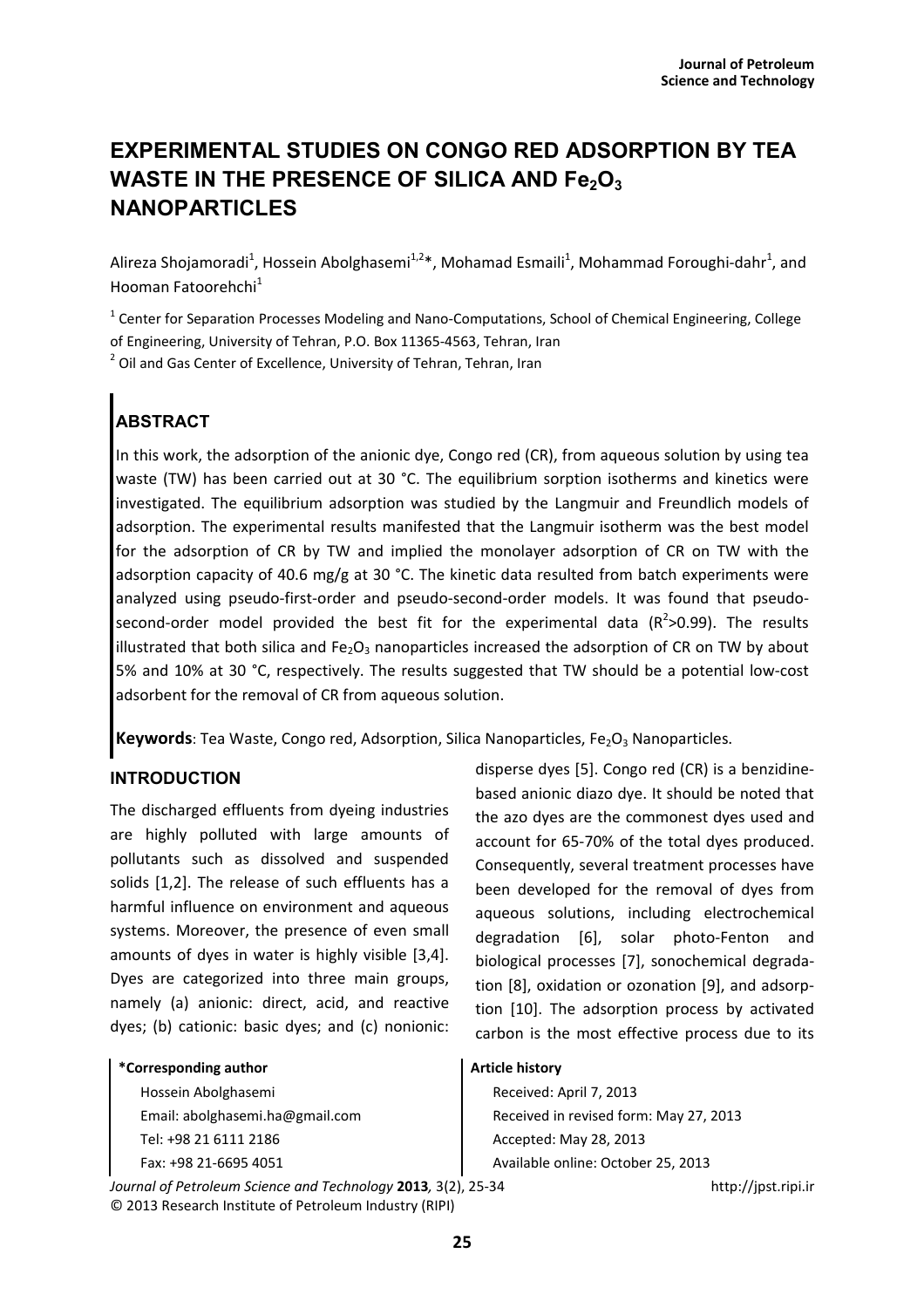simplicity despite of its run cost and regeneration difficulties [11]. Several investigations have been conducted in order to examine more economical adsorbent for the removal of dyes by adsorption processes. The research works show various alternatives such as jujuba seeds [12], banana peel [13], rice husk [14], chitosan [15], kaolin [16], and bentonite [17] as the adsorbent for the removal of CR from aqueous solutions.

Tea plants are commonly cultivated in the northern area of Iran. The tea waste (TW) has been used for the removal of many pollutants, including heavy metals and dyes from aqueous solution. Çay et al. used tea industry waste for the removal of copper and cadmium (II) from aqueous solutions with the adsorption capacity of 8.64 and 11.29 mg/g, respectively [18]. Malkoc et al. conducted experiments adsorbing hexavalent chromium (VI) onto tea waste with the maximum adsorption capacity of 54.65 mg/g [19]. Nasuha et al. employed rejected tea for the removal of methylene blue from aqueous solution with the adsorption capacity of 147.154 mg/g [20]. With the development of nanomaterial technology, nanoparticles have been attending much attention because of their application and effect in mass and heat transfer processes. Several works have been conducted to evaluate the heat transfer increase in the presence of nanoparticles [21,22]. Besides, many researchers have investigated the effect of adding nanoparticles to the liquid phase on the mass transfer. Sonneveld et al. investigated the effect of SiC on the mass transfer to a RDE system [23]. Veilleux and Coulome found larger dye diffusion in  $Al_2O_3$  nanofluids [24]. The object of this study was to analyze the adsorption behavior of TW for the removal of CR from aqueous solution. The equilibrium and kinetic of the adsorption process were investigated using the isotherm and kinetic models. The characteristics of TW were investigated using FTIR, SEM,

and BET analyses. Besides, the influence of silica and  $Fe<sub>2</sub>O<sub>3</sub>$  nanoparticles has been studied.

#### **EXPERIMENTAL**

#### **Chemicals**

Congo red (CR),  $C_{32}H_{22}N_6Na_2O_6S_2$ , was supplied by Merck Company. Its C.I. No. is 22120, FW=696, and  $\lambda_{\text{max}}$ =495. The molecular structure of CR is illustrated in Figure 1. silica nanoparticles (surface area of 200 m<sup>2</sup>/g, primary particle diameter of 12 nm, Degussa Company) and  $Fe<sub>2</sub>O<sub>3</sub>$  nanoparticles (surface area of 60  $m^2/g$ , primary particle diameter of 40 nm, Degussa Company) were used as the nanoparticles in this study.



**Figure 1: Molecular structure of CR**

#### **Preparation of the Adsorbent**

The tea leaves used in this work were produced in tea plantations from the northern area of Iran. TW was collected and, prior to the experiments, it was boiled with water several times until the filtrated water was clear and completely colorless. TW was then washed with distillated water and was oven dried for 48 hrs at 70 °C. The sample was ground and sieved to obtain a particle size of 125-250 mm and stored in an airtight container for further use.

#### **Preparation of Nanofluid Solution**

For preparing the silica and  $Fe<sub>2</sub>O<sub>3</sub>$  nanofluids, proper amounts of silica and  $Fe<sub>2</sub>O<sub>3</sub>$  nanoparticles were added to distillated water, respectively and then dispersed in water, by using ultrasonication for about an hour (Misonix sonicator 3000). Morphological characteristics of silica and  $Fe<sub>2</sub>O<sub>3</sub>$  are shown in Figures 2, and 3 respectively. According to these figures, the scanning elec-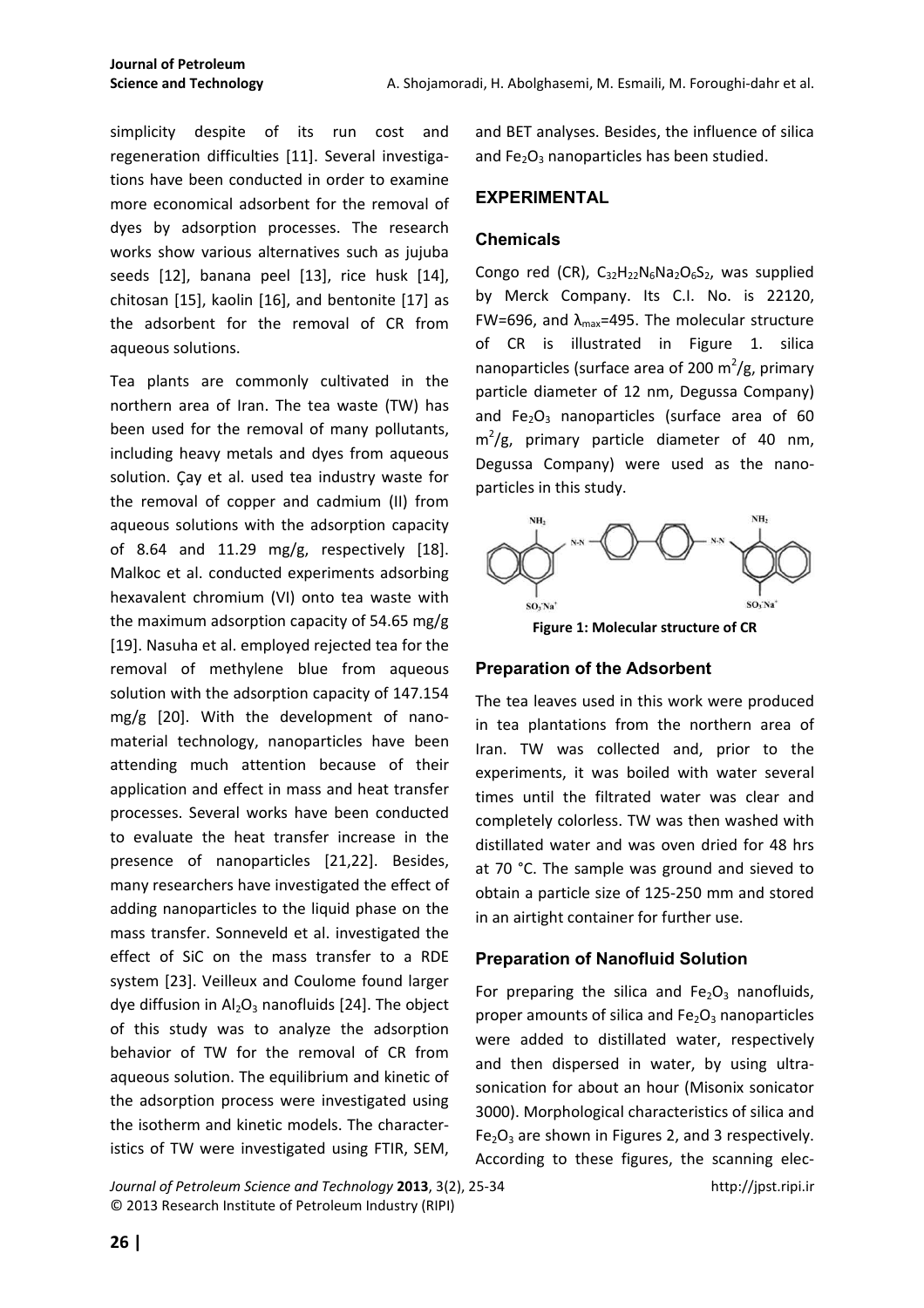tron microscopy (SEM) images illustrate the nanoparticles as spherical and nanoscale particles. Dynamic light scattering (DLS) images depict 56 and 62 nm as the mean diameter of silica and  $Fe<sub>2</sub>O<sub>3</sub>$  particles, respectively.







#### **Batch Equilibrium and Kinetic Studies**

Equilibrium experiments were carried out in 100 mL stoppered Erlenmeyer flasks by adding fixed amounts of adsorbent (0.7 g) in 50 mL of dye solution of different initial concentration (50- 250 mg/L).

The agitation was provided for 12 hrs at a constant speed of 200 rpm at 30 °C in a thermostatic rotary shaker. The same procedure was performed in the presence of different amounts of nanoparticles (silica and  $Fe<sub>2</sub>O<sub>3</sub>$ ) in CR solution (20-40 ppm). The CR concentrations were analyzed by a UV-vis spectrophotometer (UNICAM, 8700 series, USA) at the wavelength of maximum absorbance equal to 495 nm.



(b)



**Figure 3: (a) SEM image of Fe2O3 nanoparticles; (b) DLS image of Fe2O3 nanofluid.** 

The dye removal percentage of adsorption is calculated as given below:

Removal Percentage 
$$
=\frac{(C_0 - C_e)}{C_0} \times 100
$$
 (1)

where, *C0* and *Ce* (mg/L) denote the liquid phase concentration of dye at initial time and the equilibrium concentration in solution respecttively. In the kinetic part, these samples were withdrawn at preset time intervals. The amount of CR adsorbed at time *t*, *q<sup>t</sup>* (mg/g), was calculated based on the following mass balance relationship:

$$
q_t = \frac{(C_0 - C_t)V}{W}
$$
 (2)

where, *C<sup>t</sup>* (mg/L) is the liquid phase concentration of dye at time *t*; *V* stands for the volume of the solution (L) and *W* is the mass of the dry adsorbent used (g).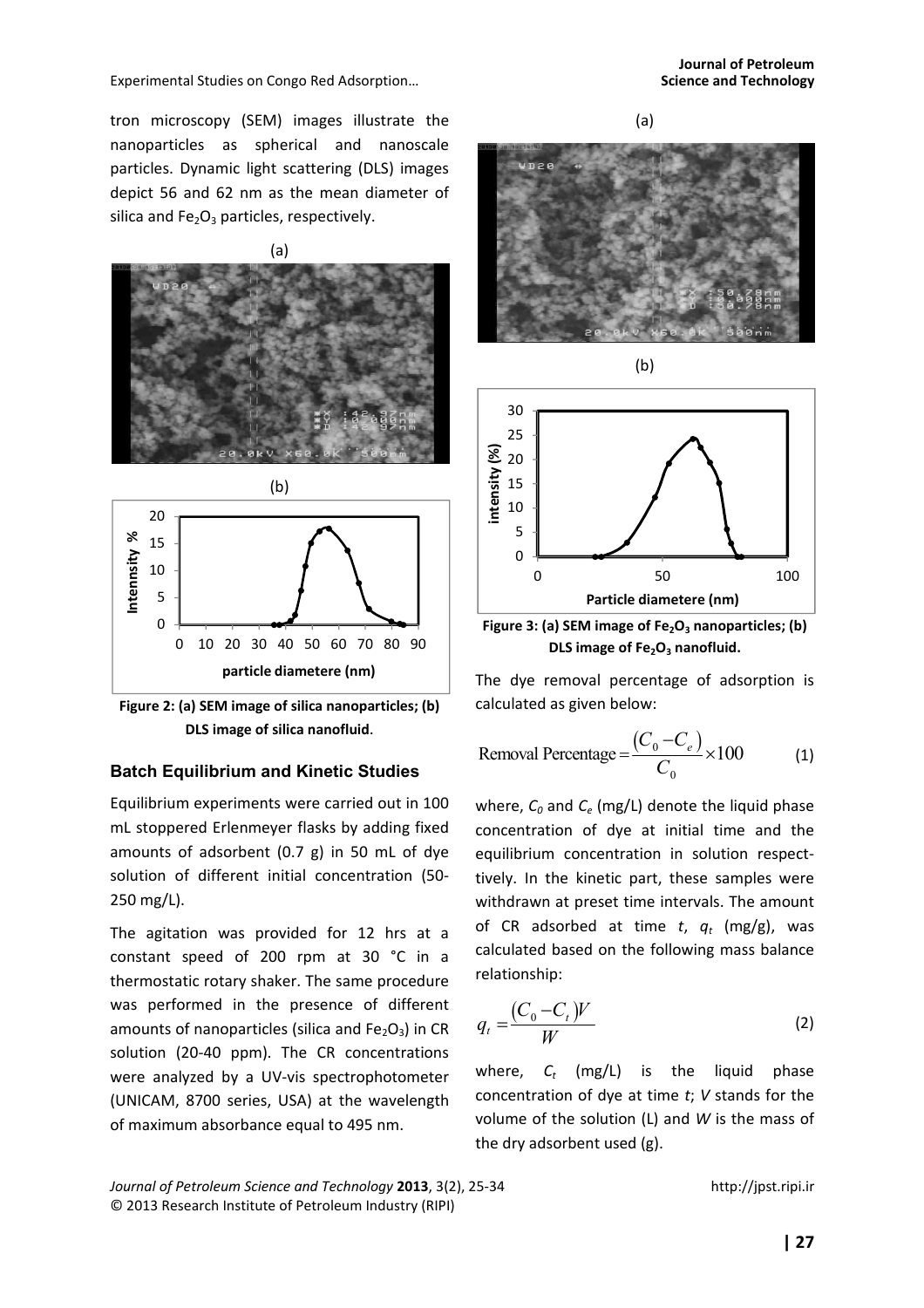#### **RESULTS AND DISCUSSION**

#### **Adsorption Kinetic**

The effects of contact time and initial concentration on the adsorption of CR are depicted in Figure 4. According to Figure 4, an increase in the initial dye concentration results in a rise in the adsorption of CR on TW. The adsorption uptake was rapid for the first stages of the adsorption; then the adsorption rate decreased and finally reached a saturation level. The equilibrium states were achieved at about 150 min for the initial concentration less than 150 mg/L and at 350 min for an initial concentration of 200 and 250 mg/L. Higher initial concentrations provide more important driving force to overcome the mass transfer resistance between the solid (TW) and aqueous phases (CR solution). Hence the equilibrium adsorption increased from 3.11 to 15.19 mg/g as the initial concentration of CR was increased from 50 to 250 mg/L. The equilibrium times of 200 min, 2.5 hrs, and 6 hrs were reported for the adsorption of CR on broad been peels [25], cattail root [26], and jajuba seeds [12] respectively.



**Figure 4: The adsorption of CR onto TW for different initial concentrations; (***T* **= 30 °C, agitation rate= 200 rpm, volume=50 ml, and W= 0.7 g).**

#### **Isotherm Studies**

*Journal of Petroleum Science and Technology* **2013**, 3(2), 25-34 http://jpst.ripi.ir © 2013 Research Institute of Petroleum Industry (RIPI) The Freundlich and Langmuir models are the

commonest isotherm models used to evaluate the relationship between the equilibrium concentration on the adsorbent and in the solution. The Freundlich isotherm is an empirical model based on the assumption of the heterogeneous surfaces with a non-uniform adsorption heat distribution over the surface of the adsorbent. The Freundlich isotherm is presented as:

$$
q_e = K_f C_e^{\frac{1}{n}}
$$
 (3)

where, *K<sup>f</sup>* is the adsorption constant and *n* is the constant describing the adsorption intensity. Values of *n*>1 show a favorable adsorption process [3,27]. The values of  $K_f$ , *n*, and the correlation coefficient obtained for the Freundlich model are summarized in Table1. The value of *n* is 1.437 indicating the favorable adsorption. The Langmuir isotherm model assumes monolayer adsorption onto a homogenous surface [28,3]. The Langmuir isotherm is expressed as:

$$
q_e = \frac{q_m b C_e}{1 + b C_e} \tag{4}
$$

where, *qm* (mg/g) is the maximum adsorption capacity of TW and *b* (L/mg) is the Langmuir isotherm constant. The values of  $R^2$  and Langmuir constants are given in Table 1.

The dimensionless constant, *R<sup>L</sup>* , is taken to express the favorability of the adsorption and is calculated as:

$$
R_L = \frac{1}{(1 + bC_0)}\tag{5}
$$

The amounts of  $0 < R<sub>1</sub> < 1$  indicate a favorable adsorption [3]. The values of *R<sup>L</sup>* for the adsorption of CR onto TW are shown in Figure 5. According to Figure 5, the  $R_L$  values are in the range of 0.14-0.45 which implies that the adsorption of CR onto TW is a favorable process. Increasing the initial concentration, the adsorption approaches toward the irreversibility.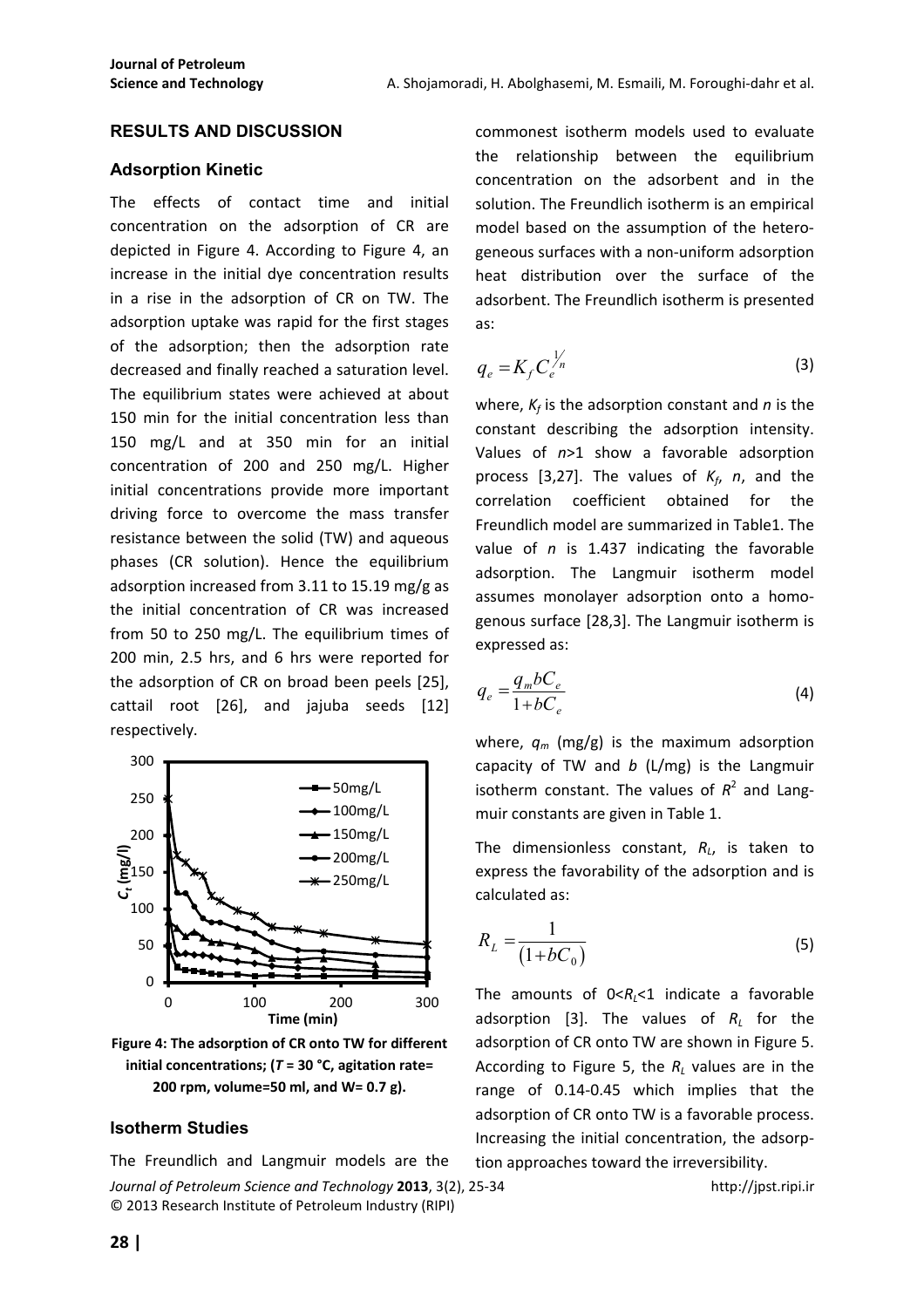**Table 1: Isotherm constant parameters and the correlation coefficients for the adsorption of CR onto TW and vibratory mill treated TW at 30**°**C** 

| <b>Isotherm</b> | Isotherm constants                         |  |  |
|-----------------|--------------------------------------------|--|--|
| Freundlich      | $K_f$ =1.299 (mg/g(L/mg) <sup>1/n</sup> ), |  |  |
|                 | $n=1.437$ ,                                |  |  |
|                 | $R^2$ =0.9973                              |  |  |
| Langmuir        | $q_m$ =32.9(mg/g),                         |  |  |
|                 | $b=0.02449$ (L/mg),                        |  |  |
|                 | $R^2$ =0.9996                              |  |  |

The experimental equilibrium data and the predicted data based on the aforementioned isotherm models for the adsorption of CR on TW are illustrated in Figure 6. It can be seen from Figure 6 that both of the isotherm models provide good fit for the experimental data. However, the Langmuir isotherm exhibited a better fit compared to the Freundlich model.

According to Table 1, the  $R^2$  value of the Langmuir is higher than that of the Freundlich isotherm, although both of the isotherm models have high  $R^2$  values. Therefore, the adsorption of CR on TW takes place on a homogenous surface as a monolayer adsorption.



**Figure 5: The separation factor for the adsorption of CR on TW at 30 °C** 

The maximum adsorption capacity (*qm*) for the removal of CR onto TW is presented in Table 2. Besides, the adsorption capacities of several adsorbents for the removal of CR are shown in this Table. In comparison with the other adsorbents, TW has a relatively large adsorption

*Journal of Petroleum Science and Technology* **2013**, 3(2), 25-34 http://jpst.ripi.ir © 2013 Research Institute of Petroleum Industry (RIPI)

capacity for the removal of CR.

**Table 2: Adsorption capacity of CR on different adsorbents** 

| ausul belits           |              |                   |  |  |  |  |
|------------------------|--------------|-------------------|--|--|--|--|
| <b>Adsorbent</b>       | $q_m$ (mg/g) | <b>References</b> |  |  |  |  |
| Neem leaf              | 41.2-28.3    | $[29]$            |  |  |  |  |
| Jajuba seads           | 55.56        | $[12]$            |  |  |  |  |
| Cattail root           | 38.79        | [26]              |  |  |  |  |
| Tea waste              | 32.9         | Present work      |  |  |  |  |
| Raw pine cone          | 19.18        | $[10]$            |  |  |  |  |
| Bagasse fly ash        | 11.89        | [30]              |  |  |  |  |
| Banana peel            | 11.2         | $[13]$            |  |  |  |  |
| Pomegranate            | 10           | $[31]$            |  |  |  |  |
| Kaoline (Ceram)        | 7.27         | $[16]$            |  |  |  |  |
| Acid activated red mud | 4.05         | $[32]$            |  |  |  |  |

The pseudo-first-order kinetic models do not provide a good fit for the experimental data, which indicates that this model cannot satisfactorily evaluate the kinetics of the adsorption. It is depicted in Figure 7 that pseudo-second-order model provides a straight line for all the initial concentrations. The values of *qe*cal of the pseudo-second-order model agree with the *qe*exp. The high values of the corresponding coefficient of the pseudo-second-order model also affirm the goodness of the fit.



**Figure 6: Isotherm plots for CR removal on TW at 30 °C.** 

#### **Kinetic Modeling**

The kinetic behavior of the adsorption of CR on TW was studied using a Lagergren pseudo-firstorder model and a pseudo-second-order model.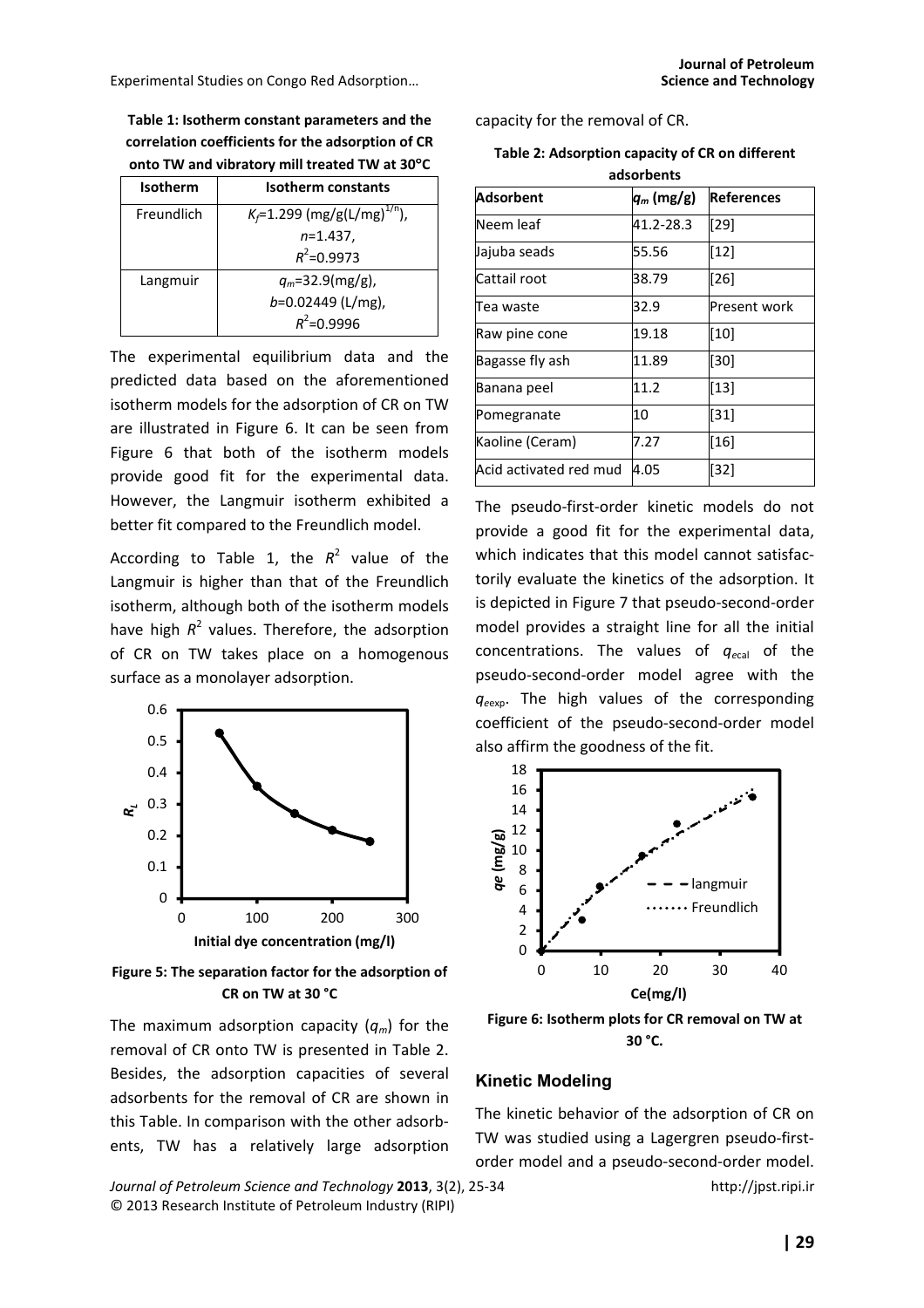The pseudo-first-order model defines the kinetics of the adsorption as reads:

$$
\log(q_e - q_t) = \log q_e - \left(\frac{k_1}{2.303}\right) t, \tag{6}
$$

where,  $k_1$  (1/min) is the rate constant of pseudofirst-order adsorption. The values of  $k_1$  and  $q_e$ can be evaluated from the plots of  $log(q_e-q_t)$ versus time [33,34]. The values of *k1*, *qe*, and the corresponding coefficients are listed in Table 3.

The pseudo-second-order equation is expressed by the following equation:

$$
\frac{t}{q_t} = \frac{1}{k_2 q_e^2} + \frac{t}{q_e},
$$
\n(7)

where,  $k_2$  (g/mg.min) is the constant of pseudosecond-order adsorption. Plotting *t*/*q<sup>t</sup>* versus *t* gives the amounts of  $k_2$  and  $q_e$  (Figure 7) [35]. The values of  $k_2$ ,  $q_e$ , and  $R^2$  are presented in Table 3.

The  $R^2$  values obtained for the pseudo-secondorder model are close to the unity. A similar result was reported for the adsorption of CR from an aqueous solution over the jujube seed [12] and raw pine [10].



**Figure 7: The fitting of pseudo-second-order model for the adsorption of CR onto TW at different initial concentrations** 

#### **The Influence of Nanoparticles**

Figures 8 and 9 illustrate the effect of the

*Journal of Petroleum Science and Technology* **2013**, 3(2), 25-34 http://jpst.ripi.ir © 2013 Research Institute of Petroleum Industry (RIPI)

presence of nanoparticles of  $Fe<sub>2</sub>O<sub>3</sub>$  and silica in the adsorption process of CR onto TW. Silica nanoparticles at the concentration of 20 ppm caused the adsorption of CR to increase by about 5%; additionally,  $Fe<sub>2</sub>O<sub>3</sub>$  nanoparticles at the concentration of 20 ppm caused the adsorption of CR to rise by about 10% (Figures 8 and 9). It is also obvious from Figures 8 and 9 that the increase of the nanoparticle concentration has no significant effect on the adsorption of CR. The increase of the adsorption uptake in the presence of the nanoparticles can be ascribed to the mass transfer enhancements and the increase of mass diffusivity. The mass transfer enhancements of dyes have been reported by many researchers [24]. Besides, Brownian motion is an important mechanism applied to interpret the adsorption enhancement. It can be concluded that the Brownian motion of nanoparticles can create micro/nano scale convection to increase mass transfer of dye molecules. Accordingly, the adsorption of dyes on the adsorbent surface can be impressed by this phenomenon [24,36]. Moreover, the presence of nanoparticles may decrease the boundary layer thickness over the adsorbent particles, which leads to an increase in the diffusion rate of CR particles inside the adsorbent pores.

#### **Characterization of TW**

Fourier transform infrared (FTIR) analysis of TW before and after CR adsorption were studied in the range of 400-4000  $cm^{-1}$  to determine the surface functional groups (Figure 10). The spectra were achieved using an FTIR spectrophotometer (Bruker Tensor, 27, Germany). The functional groups on the surface of the adsorbent provide active sites for the adsorption of CR. According to Figure 10, several peaks can be observed indicating that TW is composed of various functional groups.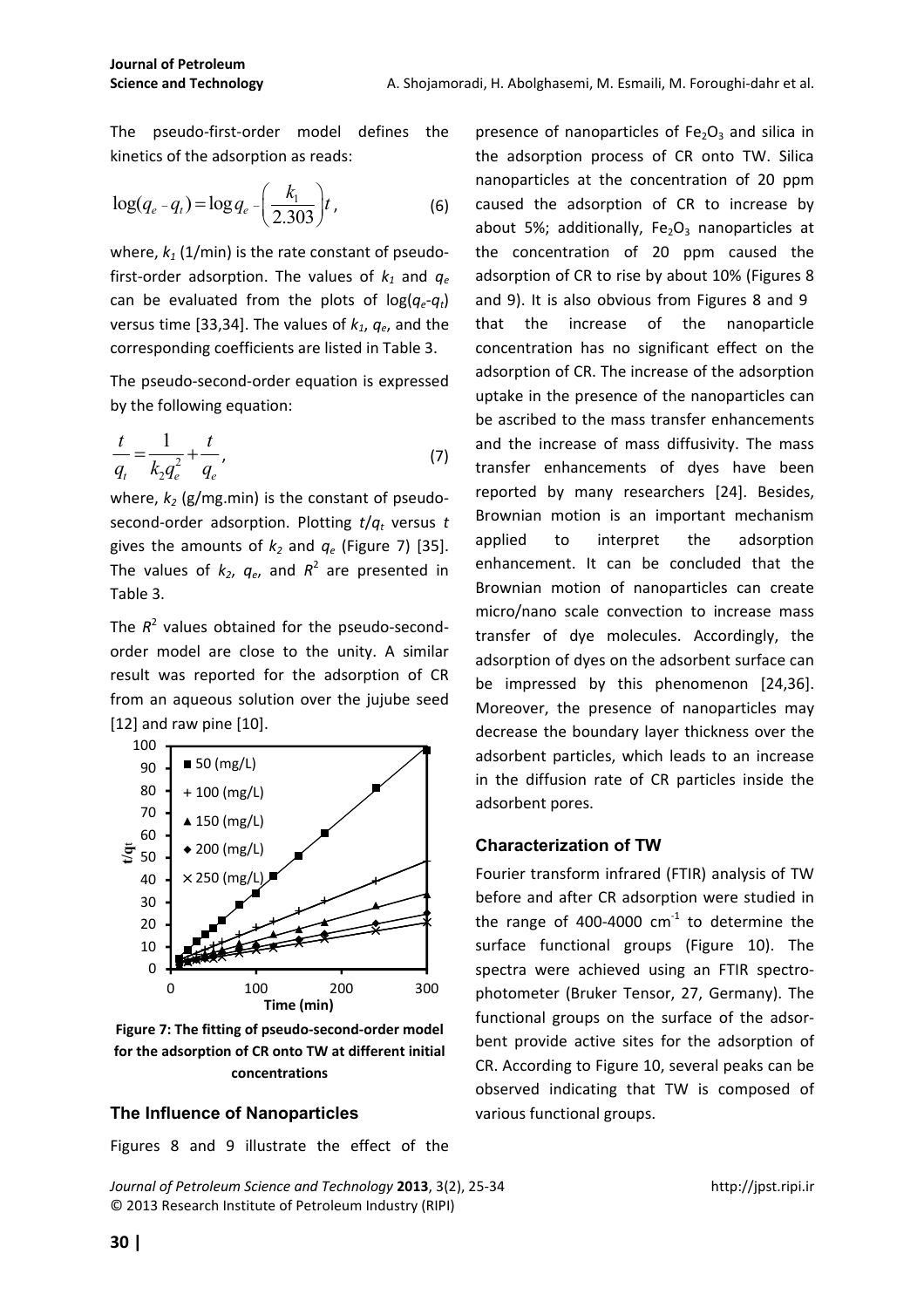| Initial<br>concentration<br>(mg/l) | $q_{e,exp}$<br>(mg/g) | Pseudo-first-order kinetic model |                       |       | Pseudo-first-order kinetic model |                       |       |
|------------------------------------|-----------------------|----------------------------------|-----------------------|-------|----------------------------------|-----------------------|-------|
|                                    |                       | $k_1$<br>(1/min)                 | $q_{e,cal}$<br>(mg/g) | $R^2$ | $k_2$ (g/mg min)<br>$10^3$       | $q_{e,cal}$<br>(mg/g) | $R^2$ |
| 50                                 | 3.111                 | 0.0087                           | 0.2549                | 0.565 | 43.77                            | 3.077                 | 0.999 |
| 100                                | 6.453                 | 0.0129                           | 6.2359                | 0.863 | 8.39                             | 6.579                 | 0.999 |
| 150                                | 9.229                 | 0.0154                           | 20.9846               | 0.809 | 4.90                             | 9.524                 | 0.999 |
| 200                                | 13.137                | 0.0111                           | 69.4544               | 0.911 | 2.25                             | 13.514                | 0.999 |
| 250                                | 15.192                | 0.0187                           | 184.6716              | 0.978 | 1.59                             | 16.00                 | 0.999 |

**Table 3: Adsorption kinetic parameters for pseudo-first-order and pseudo-second-order models of the adsorption of CR on TW** 

Spectra bands observed at  $3417$  cm<sup>-1</sup> is attributed to the O-H stretching vibrations due to inter and intra molecular hydrogen bonding of polymeric compounds such as alcohols, phenols, and carboxylic acids as in pectin, cellulose, and lignin. Therefore, it can be concluded that the free hydroxyl groups are present on the adsorbent surface [10,37].

The peaks at 2923 and 2858  $cm<sup>-1</sup>$  are ascribed to the aliphatic C-H group. The peaks at 2356 and 1631  $cm^{-1}$  are assigned to C=N and C=O stretching vibrations, respectively. The peak at 1552  $cm^{-1}$  is attributed to secondary amine groups. The peaks at 1456 and 1388  $cm<sup>-1</sup>$  are both related to the symmetric bending of  $CH<sub>3</sub>$ . The peaks at 1249, 1049, 617, and 473  $cm^{-1}$ correspond to stretching vibration of  $SO<sub>3</sub>$ , C=O, -C-C-, and amine groups, respectively [10,37]. Figure 10 shows that some peaks are shifted or disappeared after the adsorption process. It can be seen that the peak at 473  $cm<sup>-1</sup>$  is disappeared. Besides, it should be noted that some remarkable changes can be seen after the adsorption of CR. According to Figure 10, there is considerable difference in the intensity of the band C=O, -C-C-, amine group, and  $SO<sub>3</sub>$  group, which implies that CR binding occurs at the aforesaid functional groups. IR adsorption bands and corresponding possible functional groups for TW before and after the adsorption are presented in Table 4.



**Figure 8: The effect of Fe2O3 nanoparticles on the adsorption of CR on TW at 30 °C**



The surface morphology of TW was analyzed by scanning electronic microscopy (SEM) before and after CR adsorption (Figures 11 and 12). It is clear from Figure 12 that TW has highly heterogeneous pores within its particles, which is suitable for adsorption processes.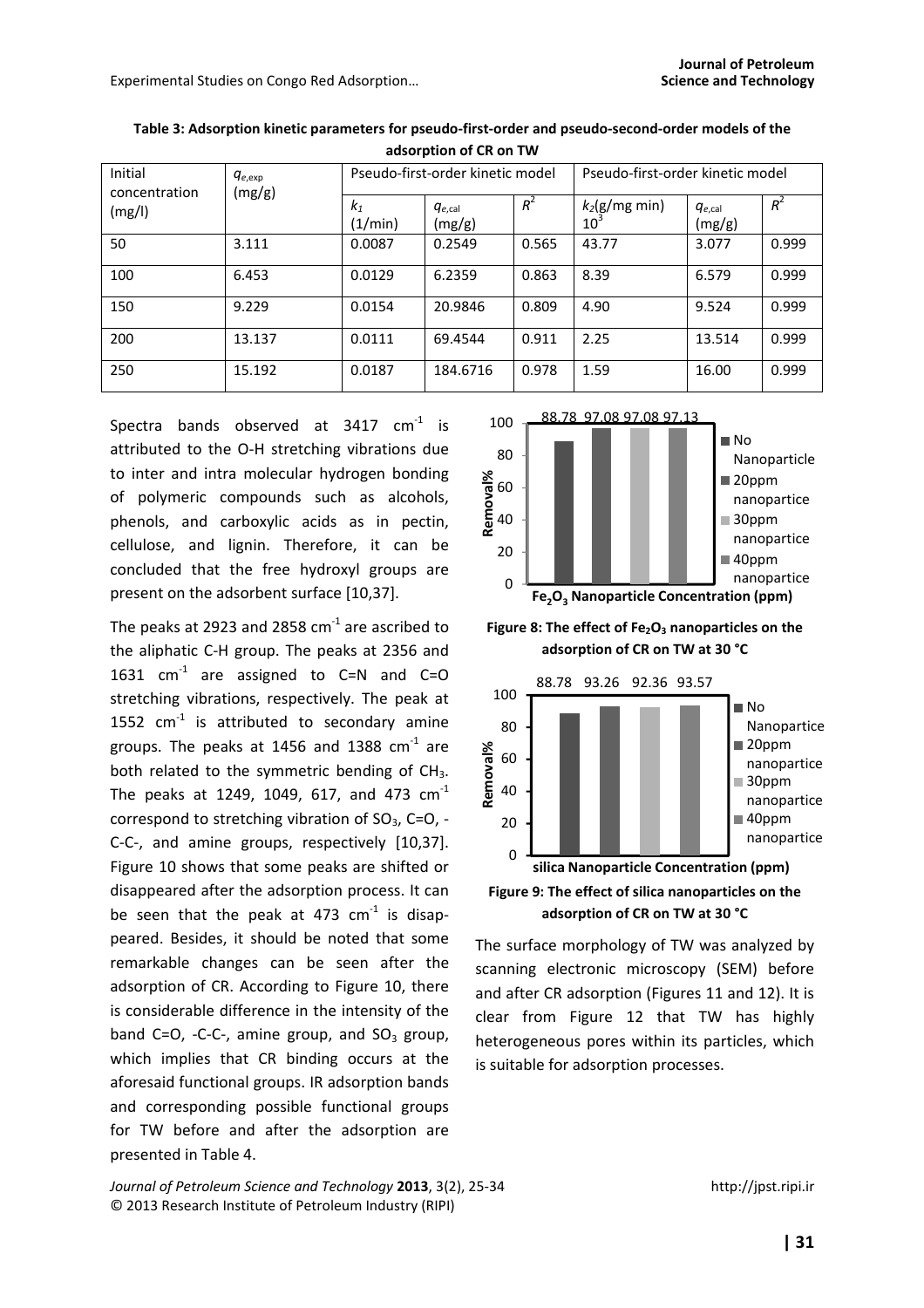

**Figure 10: FTIR spectra of TW before and after adsorption** 

This figure also reveals a meaningful change in the structure of TW after the adsorption of CR. The BET surface area, total pore volume, and average pore size of TW were measured to be 4.6 m<sup>2</sup>/g, 0.0052 cm<sup>3</sup>/g, and 47 Å respectively using a ChemBET 3000 Quantachrome instrument.



**Figure 11: SEM images of the original TW** 



**Figure 12: SEM images of TW: (a) before adsorption; (b) after adsorption** 

| IR peak        | Frequency $(cm-1)$       |                  |                    |                            |  |
|----------------|--------------------------|------------------|--------------------|----------------------------|--|
|                | <b>Before adsorption</b> | After adsorption | <b>Differences</b> | <b>Assignment</b>          |  |
| 1              | 3417.69                  | 3417.69          | 0                  | Bonded -OH groups          |  |
| $\overline{2}$ | 2923.94                  | 2925.87          | $+1.93$            | Aliphatic -C-H group       |  |
| 3              | 2858.36                  | 2858.36          | 0                  | Aliphatic -C-H group       |  |
| 4              | 2356.89                  | 2358.88          | $+1.99$            | -C=N strertching           |  |
| 5              | 1631.70                  | 1639.41          | $+7.71$            | $-C=O$ stretching          |  |
| 6              | 1552.62                  | 1542.98          | $-9.64$            | Secondary amine group      |  |
| 7              | 1456.18                  | 1454.25          | $-1.93$            | Symmetric bending of $CH3$ |  |
| 8              | 1388.68                  | 1390.61          | $+1.93$            | Symmetric bending of $CH3$ |  |
| 9              | 1249.81                  | 1242.10          | $-7.71$            | $-SO3$ stretching          |  |
| 10             | 1049.22                  | 1045.37          | $-3.85$            | C=O stretching             |  |
| 11             | 617.19                   | 663.48           | $+46.29$           | $-C-C$ group               |  |
| 12             | 478.32                   | disappeared      | unknown            | Amine group                |  |

**Table 4: FTIR of TW before and after adsorption**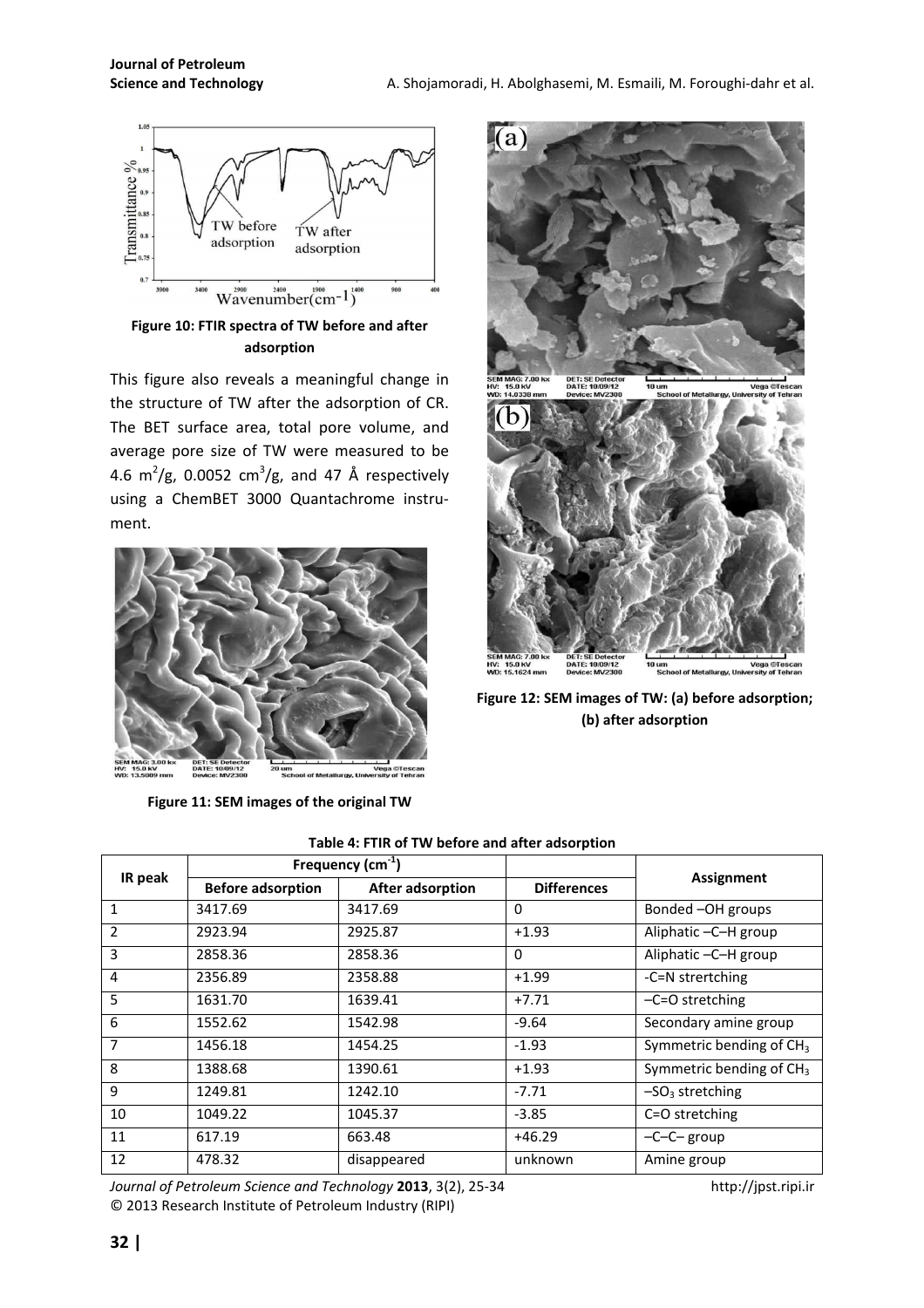#### **CONCLUSIONS**

The present study shows that TW is an effective adsorbent for the adsorption of CR from aqueous solutions. Adsorption process follows the Langmuir isotherm models with a maximum adsorption capacity of 40.6 mg/g. The pseudosecond-order model can be used to predict the kinetics of the adsorption. It is also found that the presence of nanoparticles (silica and  $Fe<sub>2</sub>O<sub>3</sub>$ ) enhances the adsorption of CR on TW by about 5% and 10% respectively.

#### **REFERENCES**

- [1] Mittal, A., Mittal, I., Malviya, A., Gupta, V. K. "Adsorptive Removal of Hazardous Anionic Dye Congo Red from Wastewater Using Waste Materials and Recovery by Desorption," *J. Colloid Interface Sci*., **2009**, *340*, 16-26.
- [2] Ozcan, A. S. and Ozcan, A. "Adsorption of Acid Dyes from Aqueous Solutions onto Acid-activated Bentonite," *J. Colloid Interf. Sci*., **2004**, *276*, 39–46.
- [3] Hameed, B.H. "Spent Tea Leaves: A New Non-conventional and Low-cost Adsorbent for Removal of Basic Dye from Aqueous Solution," *J. Hazard. Mater*., **2009**, *161*, 753-759.
- [4] Rafatullah, M., Sulaiman, O., Hashim, R., Ahmad, A. "Adsorption of Methylene Blue on Low-cost Adsorbents: A Review," *J. Hazard. Mater*., *2010*, *177*, 70-80.
- [5] Gupta, V. K., Suhas "Application of Low-cost Adsorbents for Dye Removal: A Review*," J. Environ. Manage*., **2009**, *90*, 2313-2342.
- [6] Fan, L., Zhou, T., Yang, W., Chen, G., Yang, F. "Electrochemical Degradation of Aqueous Solution of Amaranth Azo Dye on ACF under Potentiostatic Model," *Dyes Pigments*, **2008**, *76*, 440-446.
- [7] Garcıa-Montano, J., Perez-Estrada, L., Oller, I., Maldonado, M. I., Torrades, F., Peral, J. "Pilot Plant Scale Reactive Dyes Degradation by Solar Photo-Fenton and Biological Processes," *J. Photochem. Photobiol. A*, **2008**, *195*, 205-214.
- [8] Abbasi, M., Asl, N. R. "Sonochemical Degradation of Basic Blue 41 Dye Assisted by Nano TiO<sub>2</sub> and H<sub>2</sub>O<sub>2</sub>," *J. Hazard. Mater*, **2008**, *153*, 942-947.
- [9] Reynolds, G., Graham, N., Perry, R., Rice, R. G. "Aqueous Ozonation of Pesticides: A Review," *Ozone Sci. Eng*., **1989**, *11*, 339- 382.
- [10] Dawood, S., Sen, T. K. "Removal of Anionic Dye Congo Red from Aqueous Solution by Raw Pine and Acid-treated Pine Cone Powder as Adsorbent: Equilibrium, Thermodynamic, Kinetics, Mechanism, and Process Design," *Water Res*., **2012**, *46*, 1933-1945.
- [11] Gong, R., Ding, Y., Li, M., Yang, C., Liu, H., Sun, Y "Utilization of Powdered Peanut Hull as Biosorbent for Removal of Anionic Dyes from Aqueous Solution," *Dyes Pigments*, **2005**, *64*, 187-192.
- [12] Somasekhara Reddy, M. C., Sivaramkrishna, L., Varada Reddy, A. "The Use of an Agricultural Waste Material, Jujuba Seeds for the Removal of Anionic Dye (Congo Red) from Aqueous Medium," *J. Hazard. Mater*., **2012**, *203*, 118-127.
- [13] Annadurai, G., Juang, R. S., Lee, D. J. "Use of Cellulose-based Wastes for Adsorption of Dyes from Aqueous Solutions," *J. Hazard. Mater*, **2002**, *92*, 263-274.
- [14] Wang, S., Boyjoo, Y., Choueib, A., Zhu, Z. H. "Removal of Dyes from Aqueous Solution Using Fly Ash and Red Mud," *Water Res*., **2005**, *39*, 129-138.
- [15] Wang, L., Wang, A "Adsorption Characteristics of Congo Red onto the Chitosan/Montmorillonite Nanocomposite," *J. Hazard. Mater*, **2007**, *147*, 979-985.
- [16] Vimonses, V., Lei, S., Jin, B., Chow, C. W. K., Saint, C. "Adsorption of Congo Red by Three Australian Kaolins," *Appl. Clay Sci*., **2009**, *43*, 465-472.
- [17] Bulut, E., Özacar, M., Ayhan Şengil, İ. "Equilibrium and Kinetic Data and Process Design for Adsorption of Congo Red onto Bentonite," *J. Hazard. Mater.,* **2008**, *154*, 613-622.